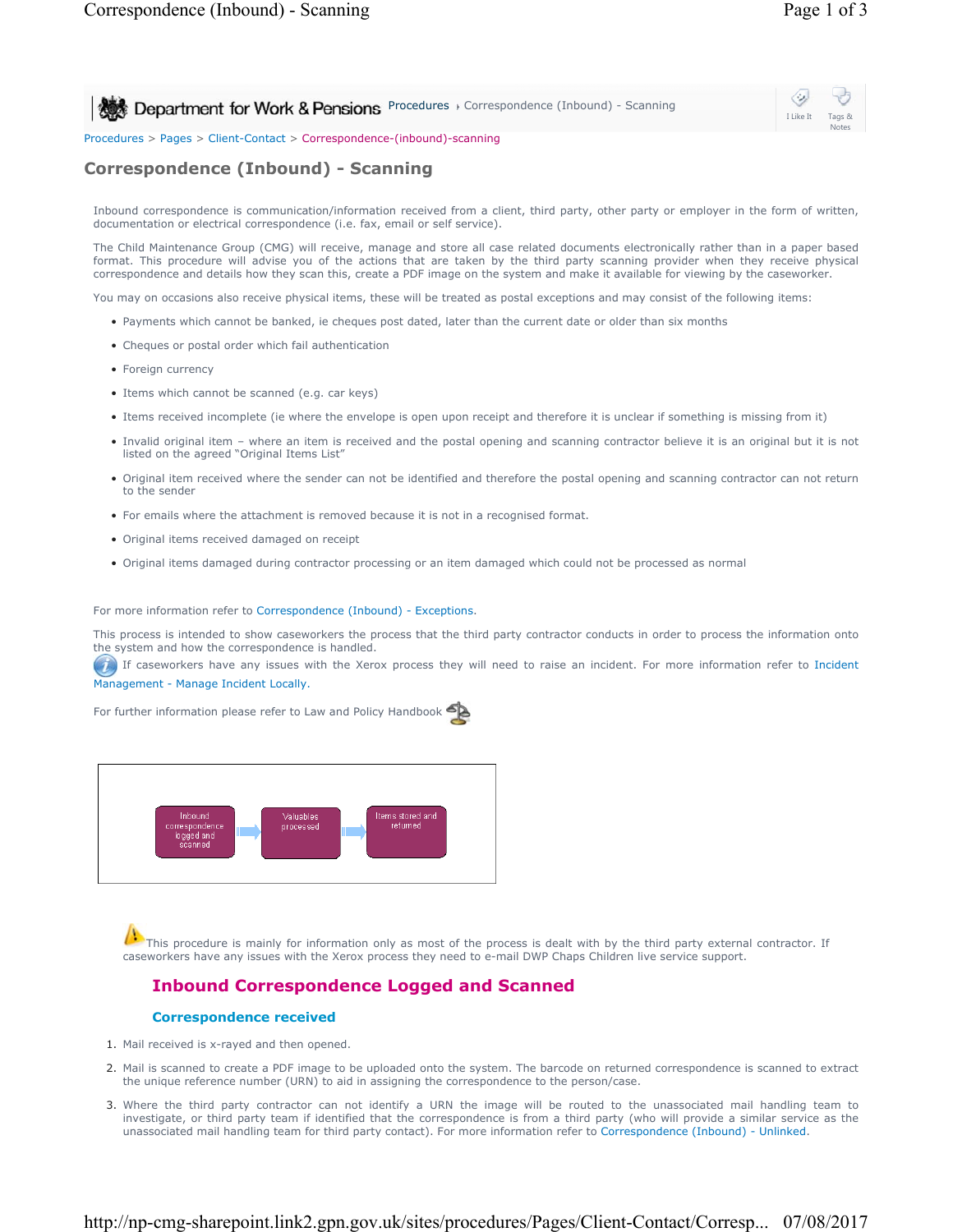4. Images of poor quality will be marked on the scanned image to specify this. For more information refer to Correspondence (Inbound) -Request Original/Rescan.

The third party scanning provider will categorise the correspondence for easy identification, labelling the type of document that has been received. For example if a passport has been received they will be able to record this on the system as type: Original Document – Passport. Labelling will only cover original items, all other correspondence will be typed by caseworkers when they receive the PDF. For more information refer to Correspondence (Inbound).

#### **Electronic Correspondence received**

- 5. Electronic mail will consist of emails, facsimile (fax), web messages from the self service portal and all electronic inbound correspondence that is received from a client, third parties, other party or employer via the self service portal or DirectGov and NI homepages.
- 6. Electronic mail will be automatically converted by the third party scanning provider to confirm that it any document is virus free.
- 7. If the email is encrypted it will automatically be decrypted, an image created and indexed. For more information refer to Pretty Good Privacy (PGP).

Contact reason for electronic mails (emails) sent via the DirectGov or NI Direct homepages will be provided as an aid to dealing with the query appropriately.

- 8. Emails generated from the Self Service portal will have a reference number as a pre-populated field. Email attachments will follow the email to which they are attached so they can be forwarded to the appropriate caseworker.
- If there is a case associated with the email a contact log is automatically created on the system, a System Activity General Enquiry 9. is created and the appropriate team alerted.

# **Valuables Processed**

- 10. The third party scanning provider will bank payments on the Child Maintenance Group (CMG) behalf and send a payment schedule electronically to BaNCS to reconcile these amounts. For more information refer to BaNCS.
- 11. Non-bankable payments will be forwarded to the business for manual handling. For example: Post dated cheques will be scanned but the physical cheque will be forwarded the unassociated mail handling team. For more information refer to Correspondence (Inbound) -Exceptions.

Valuables will consist of:

- Adoption papers
- Bank statement
- Birth certificate
- Bond certificate
- Dividend statement
- Court writ/legal case document/court order
- Divorce certificate
- Driver's licence
- Earnings/Payslip
- Gender Recognition/Reassignment statutory declaration
- Marriage certificate
- P45
- P60
- Parentage declaration
- Parentage proof
- Passport
- Photograph
- Share certificate